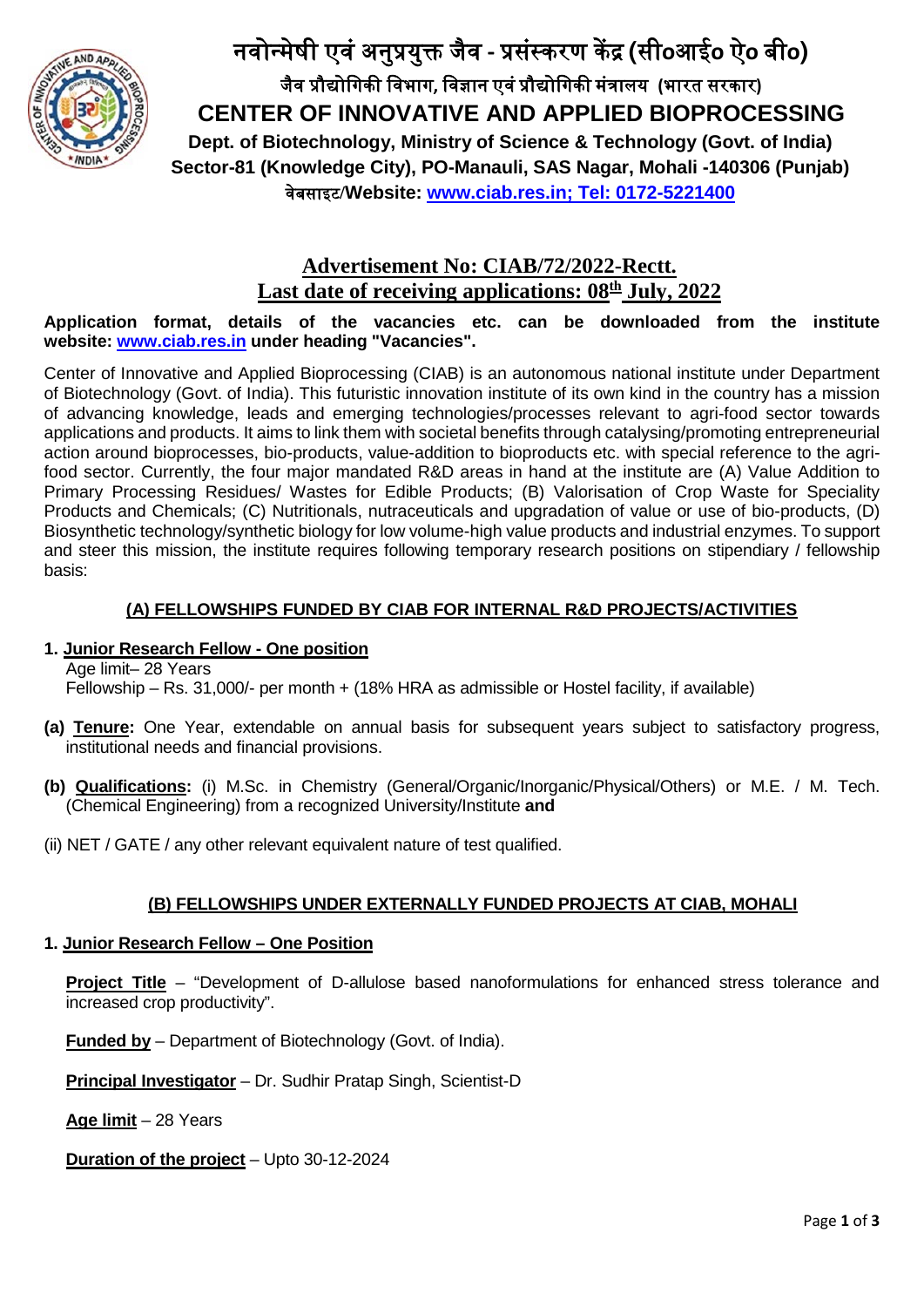**Tenure** – One year, extendable (post-evaluation) for subsequent two more years subject to satisfactory progress, project needs and financial provisions.

**Fellowship** – Rs. 31,000/- + (HRA as admissible or Hostel Facility, if available).

### **Essential Qualifications** –

- (i) M.Sc. in Biotechnology/Biochemistry/Life Science or M.E./M.Tech. in Biotechnology from a recognized University/Institute **and**
- (ii) NET/GATE or any other relevant equivalent nature of test qualified.

### **Application Procedure**

The interested candidates may send their filled-in application form (available on institute's website) along with self-attested photocopies of relevant education, experience, caste (if applicable) certificates by e-mail only to: [ciab722022@gmail.com](mailto:ciab722022@gmail.com) latest by 08<sup>th</sup> July, 2022. Only shortlisted candidates will be called for **interview through video-conferencing mode.**

### **Please note that no hard copy of application is required at this stage.**

#### **Process of Engagement**

The applications received will be screened by a committee for shortlisting the candidates for interview. The eligible applicants would be interviewed by a duly constituted committee through video-conferencing mode. The committee would recommend the candidates, if found suitable, for consideration of the competent authority for engagement on purely on Fellowship/Stipendiary basis. Provisions of registration for Ph.D exist at Universities/Institutes having MoU with CIAB subject to scholar's tangible performance, promise, academic suitability, etc.

### **General Conditions**

1. Incomplete applications and applications that are not in proper format may be summarily rejected.

- 2. The above research opportunities are open only to Indian Nationals.
- 3. **Candidates applying for more than one position, should submit separate applications for each position.**

### **Important**

- The applications should be submitted in the prescribed format that can be downloaded from the CIAB website: [www.ciab.res.in.](http://www.ciab.res.in/)
- Completed applications along with self-attested photocopies of all the relevant educational, experience, caste (if applicable) certificates should be sent by e-mail only to[:ciab722022@gmail.com](mailto:ciab722022@gmail.com) **latest by 08th July, 2022.**
- Please note that no hard copy of application is required at this stage.
- All the positions are based at Mohali, Punjab but some works may be assigned to be carried out at outstations also.
- Number of positions may vary.
- Relaxation of age for various categories (including woman candidates) shall be as per rules of DST and other Government of India agencies.
- If in any area no suitable candidate is found, no selection would be made in that case.
- Candidates found eligible after scrutiny of applications, shall be required to appear before a Selection Committee through video-conferencing mode. Kindly note that in case there are substantial number of